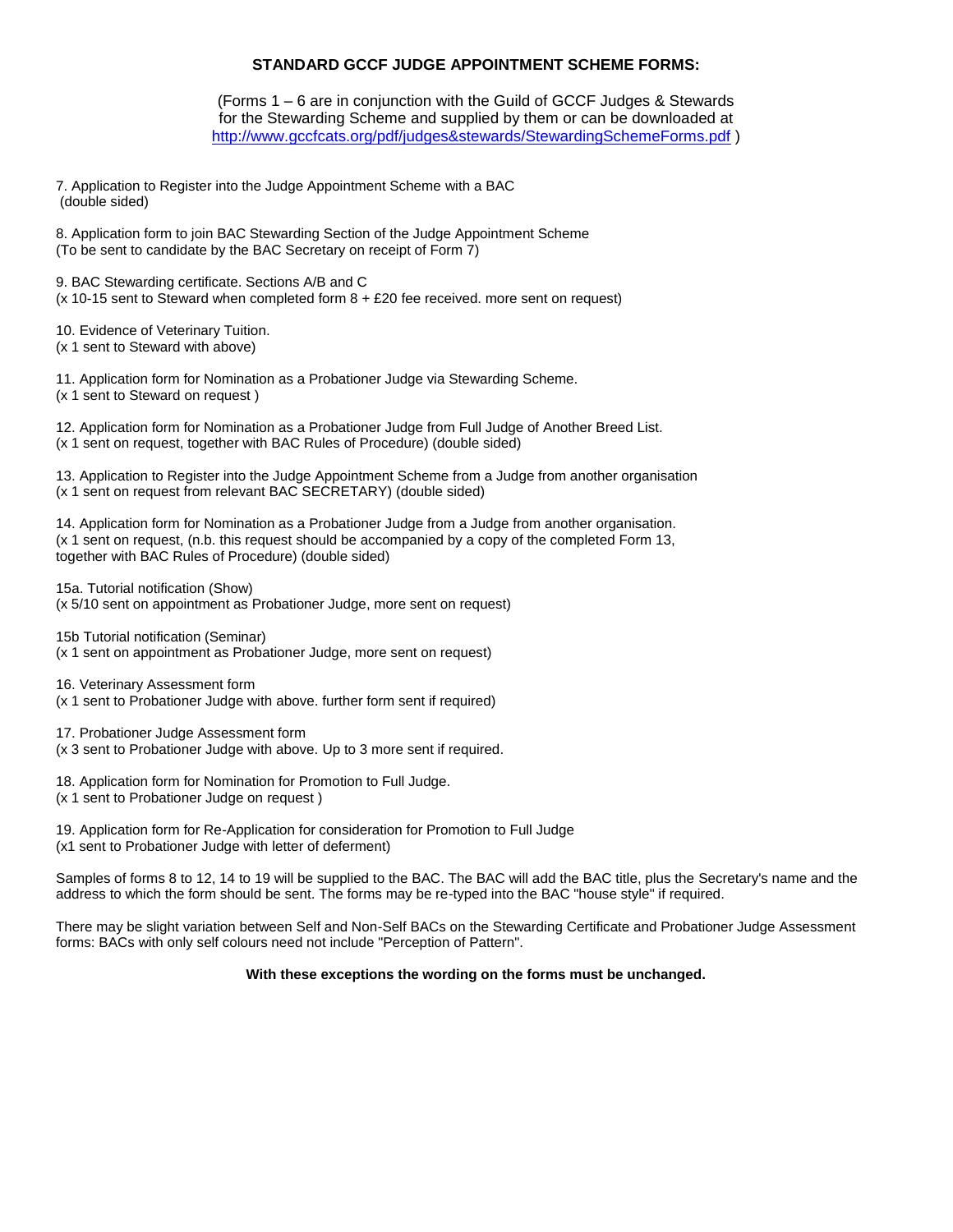## THE GOVERNING COUNCIL OF THE CAT FANCY

## APPLICATION TO REGISTER INTO THE GCCF JUDGE APPOINTMENT SCHEME

A separate form must be completed for EACH Breed Advisory Committee to which application is to be made, either now or in the future.

| Please complete in block capitals or typing.                                                  |                                                                                                                                                                                                                   |  |
|-----------------------------------------------------------------------------------------------|-------------------------------------------------------------------------------------------------------------------------------------------------------------------------------------------------------------------|--|
|                                                                                               |                                                                                                                                                                                                                   |  |
|                                                                                               |                                                                                                                                                                                                                   |  |
|                                                                                               |                                                                                                                                                                                                                   |  |
|                                                                                               |                                                                                                                                                                                                                   |  |
|                                                                                               |                                                                                                                                                                                                                   |  |
|                                                                                               |                                                                                                                                                                                                                   |  |
|                                                                                               |                                                                                                                                                                                                                   |  |
|                                                                                               |                                                                                                                                                                                                                   |  |
| To which Affiliated Breed Clubs that are members of the above named BAC do you belong?        |                                                                                                                                                                                                                   |  |
|                                                                                               |                                                                                                                                                                                                                   |  |
|                                                                                               |                                                                                                                                                                                                                   |  |
|                                                                                               |                                                                                                                                                                                                                   |  |
| successfully.                                                                                 | NB: With the exception of present GCCF Judges and candidates within the GCCF Judge Appointment Scheme, all<br>applicants to join the GCCF Judge Appointment Scheme must have completed the GCCF Stewarding Scheme |  |
|                                                                                               | I have registered into the Judge Appointment Scheme of the following BAC(s):                                                                                                                                      |  |
|                                                                                               |                                                                                                                                                                                                                   |  |
| I am already a Probationer Judge of (please give Breed List and date of Council appointment): |                                                                                                                                                                                                                   |  |
|                                                                                               |                                                                                                                                                                                                                   |  |
|                                                                                               |                                                                                                                                                                                                                   |  |
| I am already a Full Judge of (please give Breed List and date of Council appointment):        |                                                                                                                                                                                                                   |  |
|                                                                                               |                                                                                                                                                                                                                   |  |
|                                                                                               | <b>PTO</b>                                                                                                                                                                                                        |  |
| form 7, side 1                                                                                |                                                                                                                                                                                                                   |  |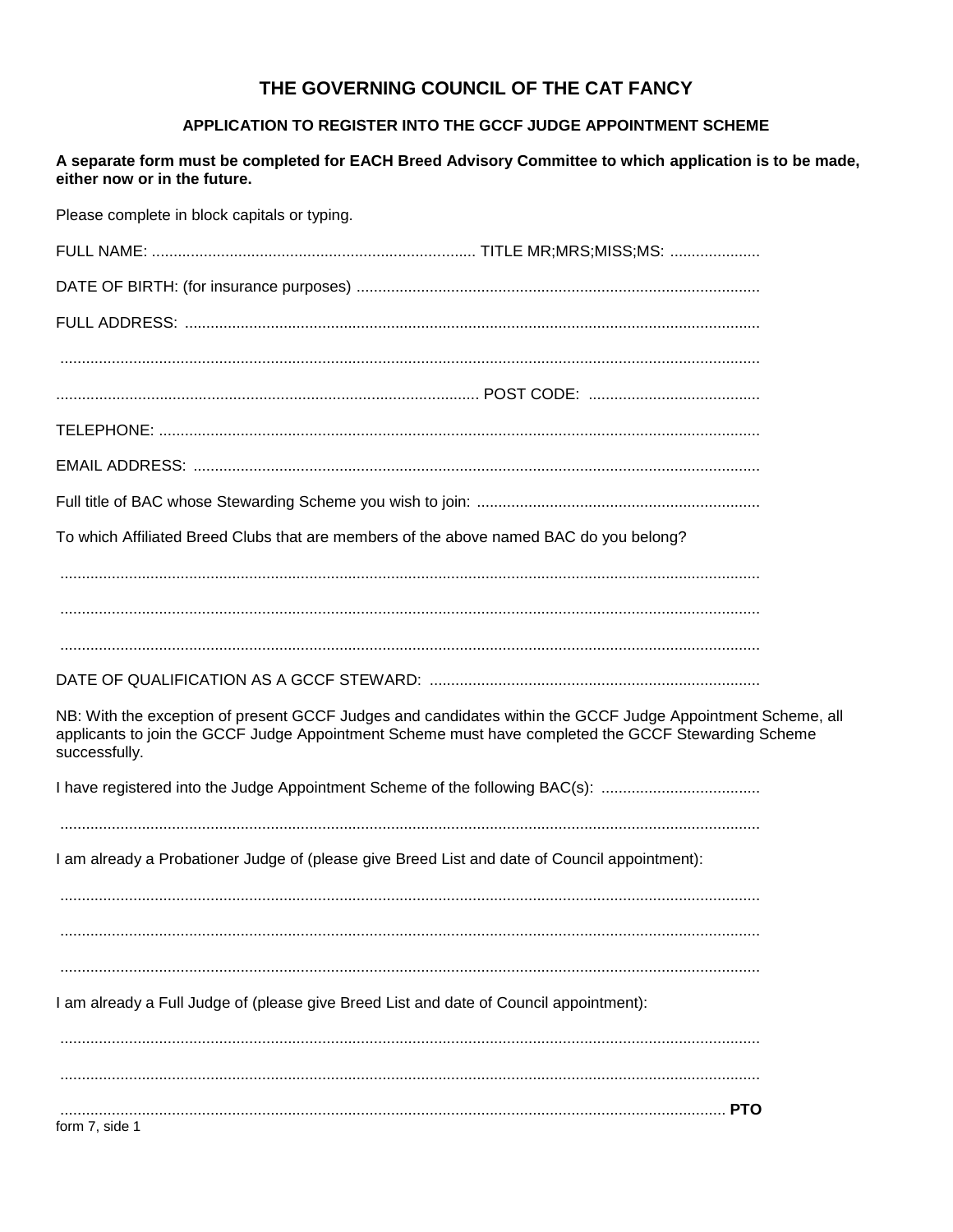### **BREEDING EXPERIENCE**

| Details of kittens bred of breed(s) catered for by the above named BAC:                                                 |                         |
|-------------------------------------------------------------------------------------------------------------------------|-------------------------|
| (Please give details of the first such kitten bred plus a sample of other kittens bred during the<br>intervening years) |                         |
| <b>NAME</b>                                                                                                             | DATE OF BIRTH BREED No. |
|                                                                                                                         |                         |
|                                                                                                                         |                         |
|                                                                                                                         |                         |
|                                                                                                                         |                         |
|                                                                                                                         |                         |

If you wish to be exempt from the breeding section because you have no GCCF prefix and/or breeding experience, please ask for exemption above.

## **EXHIBITING EXPERIENCE**

List below the cats of breeds catered for by the relevant BAC exhibited by you in the last three years. If you<br>have no breeding experience please give details of exhibiting experience for six years.

| <b>CAT'S NAME</b> |                                                                     | BREED No. APPROX.NO. OF TIMES SHOWN |
|-------------------|---------------------------------------------------------------------|-------------------------------------|
|                   |                                                                     |                                     |
|                   |                                                                     |                                     |
|                   |                                                                     |                                     |
|                   |                                                                     |                                     |
|                   |                                                                     |                                     |
|                   |                                                                     |                                     |
|                   | List below the Shows at which you have exhibited in the last year:  |                                     |
|                   |                                                                     |                                     |
|                   |                                                                     |                                     |
|                   |                                                                     |                                     |
|                   |                                                                     |                                     |
|                   | To the best of my knowledge the information given above is correct. |                                     |
|                   |                                                                     |                                     |
|                   |                                                                     |                                     |
|                   |                                                                     |                                     |
| form 7, side 2    |                                                                     |                                     |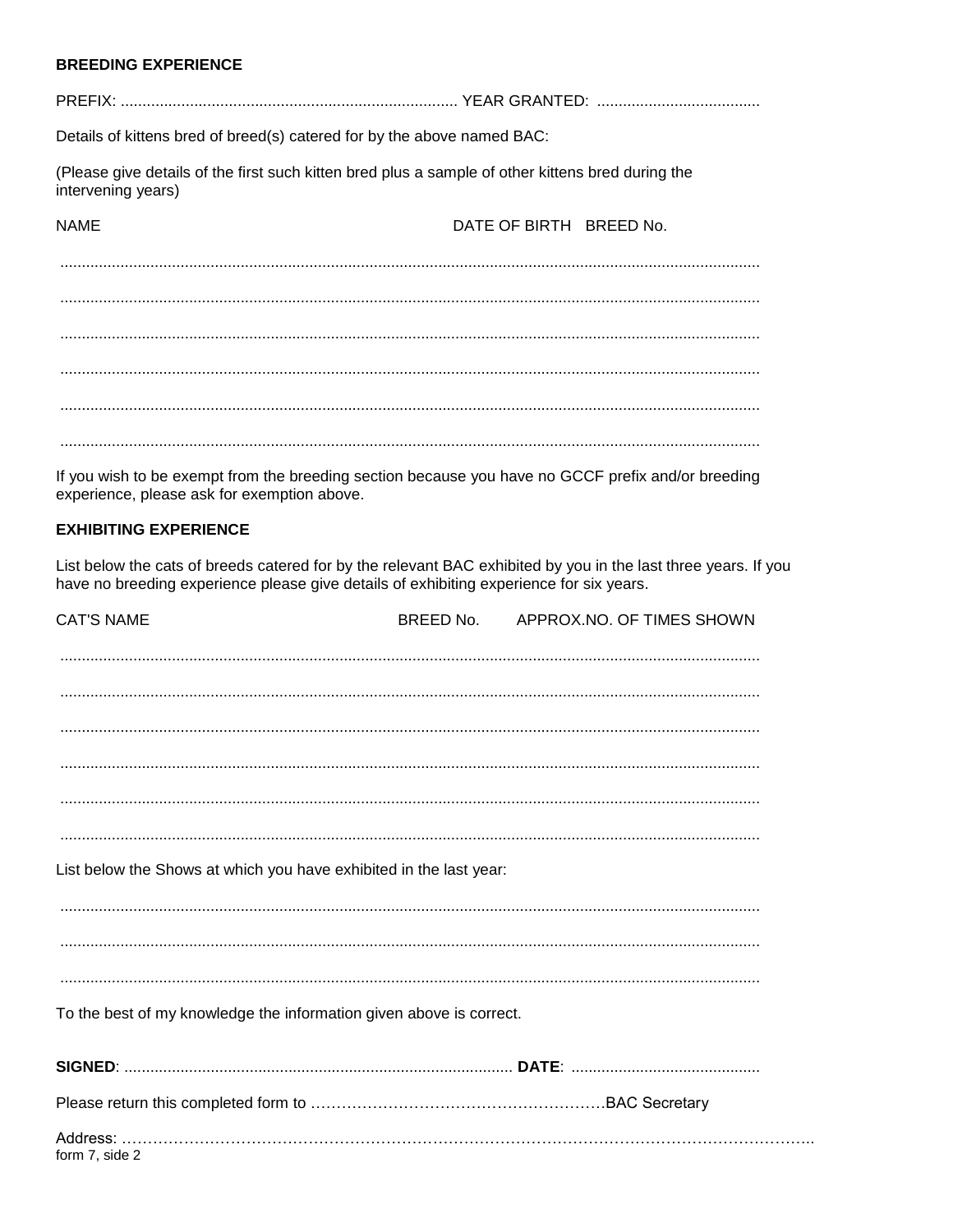## APPLICATION TO JOIN THE STEWARDING SECTION OF THE GCCF JUDGE APPOINTMENT SCHEME (To be made after registering into the GCCF Judge Appointment Scheme - Form 7)

|                                                           | Please list all Constituent Clubs of the BSGC of which you are / have been a member, together with the date on which<br>you joined (NB membership must be maintained whilst in scheme): |
|-----------------------------------------------------------|-----------------------------------------------------------------------------------------------------------------------------------------------------------------------------------------|
|                                                           |                                                                                                                                                                                         |
|                                                           | Please list the breeds you have bred at your residence under your own care:                                                                                                             |
|                                                           |                                                                                                                                                                                         |
| Please give details of the cats which you own at present: |                                                                                                                                                                                         |
|                                                           |                                                                                                                                                                                         |
|                                                           |                                                                                                                                                                                         |
|                                                           |                                                                                                                                                                                         |
|                                                           | I understand that acceptance as a steward does not guarantee appointment as a Probationer Judge                                                                                         |
|                                                           | I agree to abide by the Philosophy & Principles, Rules and Constitution of the GCCF Judge Appointment Scheme as this                                                                    |
|                                                           |                                                                                                                                                                                         |
|                                                           |                                                                                                                                                                                         |
|                                                           | PLEASE RETURN THIS COMPLETED FORM, WITH THE FEE OF £20 TO THE BAC SECRETARY:                                                                                                            |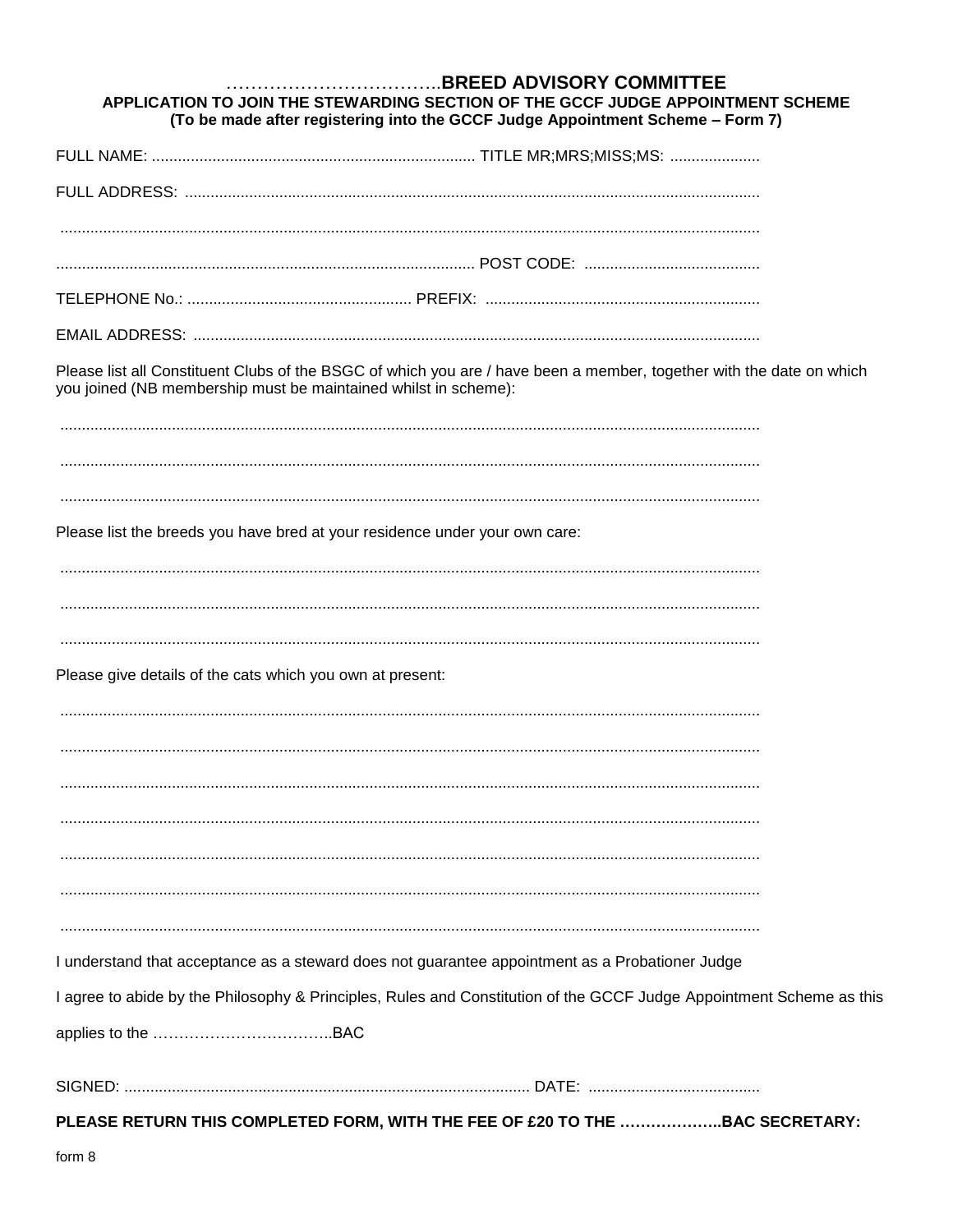#### **………………………………..BREED ADVISORY COMMITTEE COMMITTEE**

#### **GCCF JUDGE APPOINTMENT SCHEME STEWARDING CERTIFICATE**

(This form will be used for assessment purposes and will be discussed by both the BAC and the relevant Club Committees. It will also be copied to the candidate.)

Please tell the Judge at the start of the Show that you would like this stewarding certificate completed and hand the form to the Judge at the end of your stewarding engagement, together with a stamped envelope addressed to the ………BAC **Secretary** 

**SECTION A:** to be completed by Steward before handing to the Judge

NAME OF STEWARD:...............................................................................................................................

NUMBER OF ………………….…BAC STEWARDING CERTIFICATES COMPLETED TO DATE:……..

NAME OF SHOW: ................................................................................. DATE: ......................................

NAME OF GCCF FULL JUDGE: ...............................................................................................................

BREEDS JUDGED IN OPEN CLASSES:

...................................................................................................................................................................

BREEDS JUDGED IN MISCELLANEOUS & CLUB CLASSES:

...................................................................................................................................................................

...................................................................................................................................................................

**SECTION B:** to be completed by the Judge and returned to the ……………………BAC Secretary in the envelope provided by the Steward.

|                                             | Comments – Please give definite comments praising excellence and indicating areas<br>requiring development with a view to the candidate becoming a judge of the relevant breed. |
|---------------------------------------------|---------------------------------------------------------------------------------------------------------------------------------------------------------------------------------|
| Knowledge of SOP                            |                                                                                                                                                                                 |
| Perception of Type                          |                                                                                                                                                                                 |
| Perception of Coat<br>Length/Texture        |                                                                                                                                                                                 |
| Perception of Colour                        |                                                                                                                                                                                 |
| Perception of Pattern<br>(where applicable) |                                                                                                                                                                                 |

Further information **is welcomed**:

SIGNATURE OF JUDGE: ....................................................................... DATE: .....................................

**PLEASE RETURN THIS COMPLETED FORM TO THE …………………………….BAC SECRETARY:**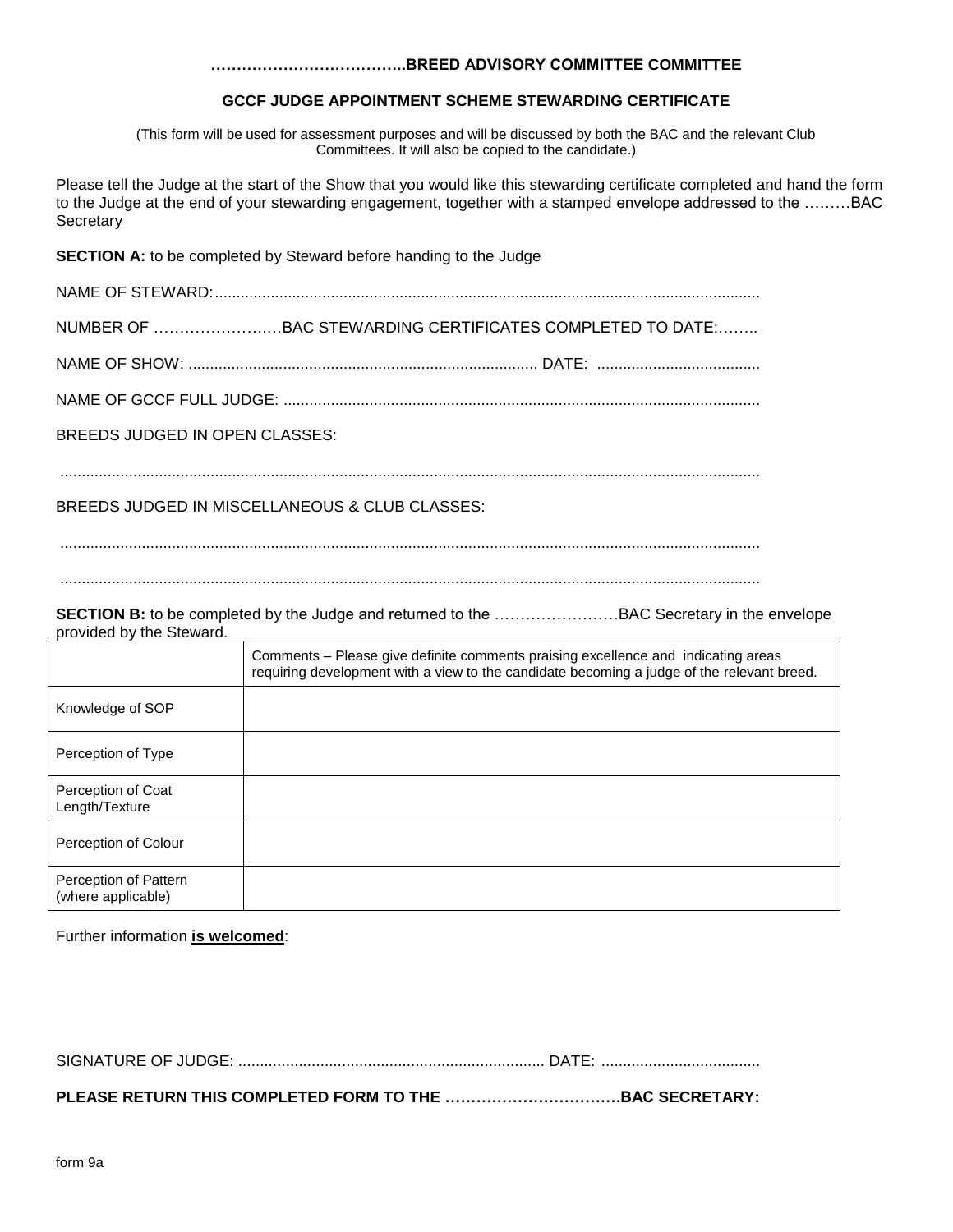## **....................................BREED ADVISORY COMMITTEE**

## **GCCF JUDGE APPOINTMENT SCHEME STEWARDING CERTIFICATE**

| $\bigcap$ $\bigcap$ $\bigcap$ $\bigcap$ $\bigcap$ $\bigcap$<br>NAME |  |
|---------------------------------------------------------------------|--|

I wish to notify you that I stewarded for:

NAME OF JUDGE: ..................................................................................................................... at

NAME OF SHOW: ................................................................................ DATE: .......................................

**\*** I have / have not asked the Judge to complete a Stewarding Certificate. (**\*** please delete as appropriate)

SIGNED: .............................................................................................. DATE: ........................................

(A copy of this slip may be used to notify the …………….BAC Secretary of stewarding engagements for which a certificate will not be submitted, such as engagements for breeds not required by the BAC, for Probationer Judges or for Overseas Judges, as evidence of additional experience.)

### **PLEASE RETURN THIS COMPLETED FORM TO THE PLEASE RETURN THIS COMPLETED FORM TO THE**

**………………………. BAC SECRETARY AS SOON AS THE STEWARDING ENGAGEMENT IS COMPLETED.**

#### **Please enclose a stamped addressed envelope for a copy of the certificate**

Form 9b

**SECTION C**

## **………………………BREED ADVISORY COMMITTEE**

### **EVIDENCE OF VETERINARY TUITION**

| PLEASE RETURN THIS COMPLETED FORM TO THE PLEASE RETURN THIS COMPLETED FORM TO THE<br>BAC SECRETARY:           |
|---------------------------------------------------------------------------------------------------------------|
|                                                                                                               |
| * I understand the "Veterinary Defects" / I wish to receive further tuition. (* please delete as appropriate) |
|                                                                                                               |
| (BAC, GCCF, Club, Judges' Guild, etc.)                                                                        |
| * OR: I attended the following Seminar at which there was tuition on the "Veterinary Defects":                |
|                                                                                                               |
|                                                                                                               |
|                                                                                                               |
|                                                                                                               |
|                                                                                                               |
| * EITHER: I have stewarded for the whole day for the Duty Veterinary Surgeon                                  |
|                                                                                                               |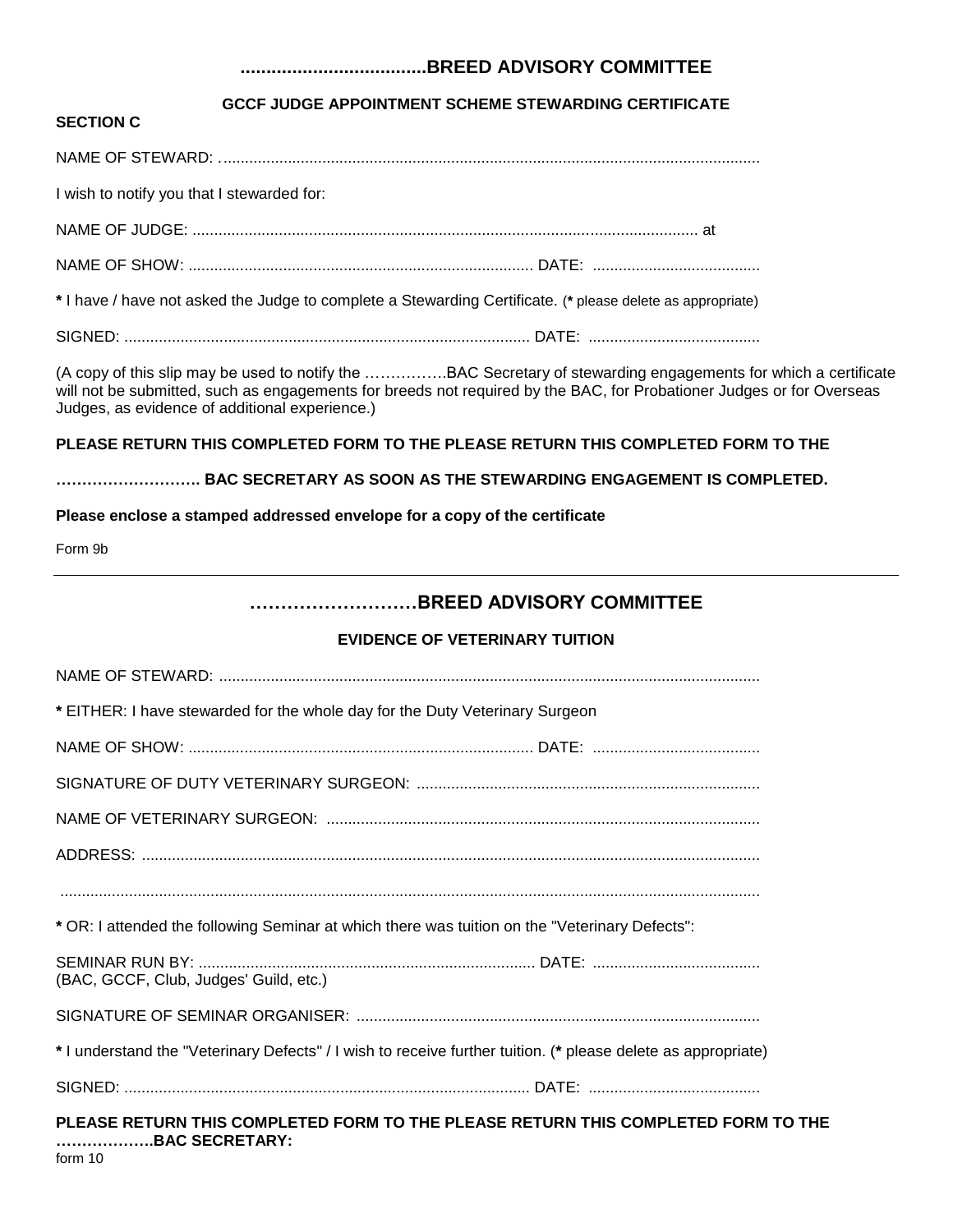| APPLICATION TO BECOME A PROBATIONER JUDGE                       |
|-----------------------------------------------------------------|
| VIA THE STEWARDING SECTION OF THE GCCF JUDGE APPOINTMENT SCHEME |

………………………………………………..**BREED ADVISORY COMMITTEE**

FULL NAME: ........................................................................... TITLE MR;MRS;MISS;MS: .............

Constituent Clubs of the ……………BAC of which you are / have been a member, together with the date on which you joined:

...................................................................................................................................................................

...................................................................................................................................................................

Number of Certificates submitted as required by Rules 19.c and 19.d.: ..................................................

Number of uncertificated stewarding engagements notified to the BAC: .................................................

Veterinary Tuition completed: Yes / No

Stewarding Certificates with Judges nominated by the …………………………………….BAC: JUDGE: .............................................. SHOW: .................................... DATE: ........................................

JUDGE: .............................................. SHOW: .................................... DATE: ........................................

JUDGE: .............................................. SHOW: .................................... DATE: ........................................

Seminars organised by the ……………………………..BAC or its Constituent Clubs that you have attended:

...................................................................................................................................................................

................................................................................................................................................................... Other Seminars that you have attended:. ..................................................................................................

...................................................................................................................................................................

If you are, or have applied to become, a Full or Probationer Judge on any other list(s) please give details, including date of appointment/application:

...................................................................................................................................................................

...................................................................................................................................................................

Please state briefly why you wish to become a Judge of the …………………………breed list.

I understand that appointment as a Probationer Judge does not guarantee promotion to Full Judge

SIGNED: .............................................................................................. DATE: .........................................

**PLEASE RETURN THIS COMPLETED FORM, TOGETHER WITH THE FEE OF £30, TO THE ………………………BAC SECRETARY:** 

form 11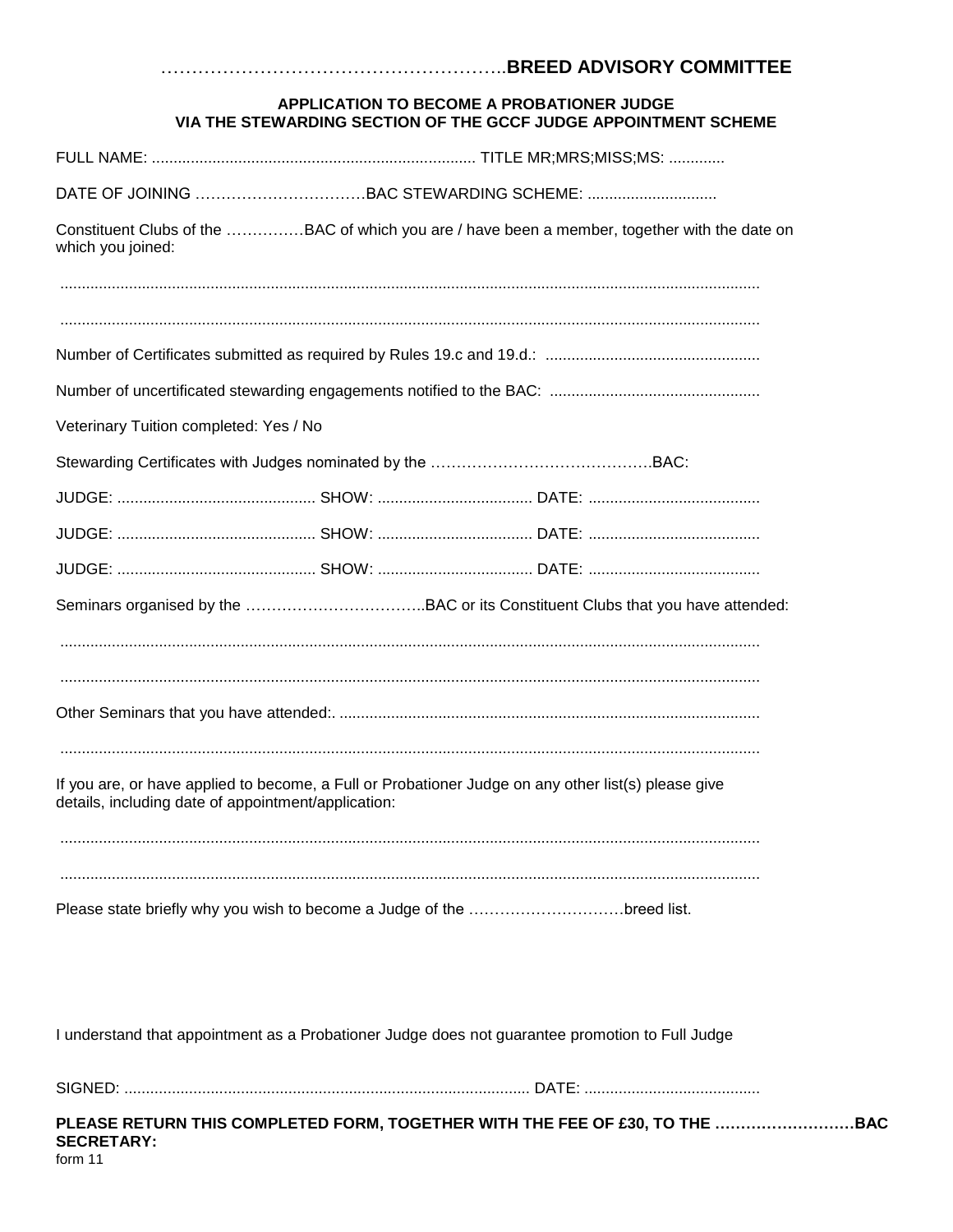## 

### APPLICATION TO BECOME A PROBATIONER JUDGE FROM A FULL JUDGE OF ANOTHER BREED LIST

| appointment by Council:                                                                           | Please list below all Breed Lists of which you are already a Full Judge, together with the date of that |
|---------------------------------------------------------------------------------------------------|---------------------------------------------------------------------------------------------------------|
|                                                                                                   |                                                                                                         |
|                                                                                                   |                                                                                                         |
| together with the date of that appointment by Council/application:                                | Please list below all Breed Lists of which you are, or have applied to become, a Probationer Judge,     |
|                                                                                                   |                                                                                                         |
| Please indicate if you have been nominated for promotion to Full Judge on any of the above lists. |                                                                                                         |
| the date on which you joined:                                                                     | Please list all Constituent Clubs of the BAC of which you are / have been a member, together with       |
|                                                                                                   |                                                                                                         |
| attended:                                                                                         | Please give details of any Seminars organised by the  BAC or its Constituent Clubs that you have        |
|                                                                                                   |                                                                                                         |
|                                                                                                   |                                                                                                         |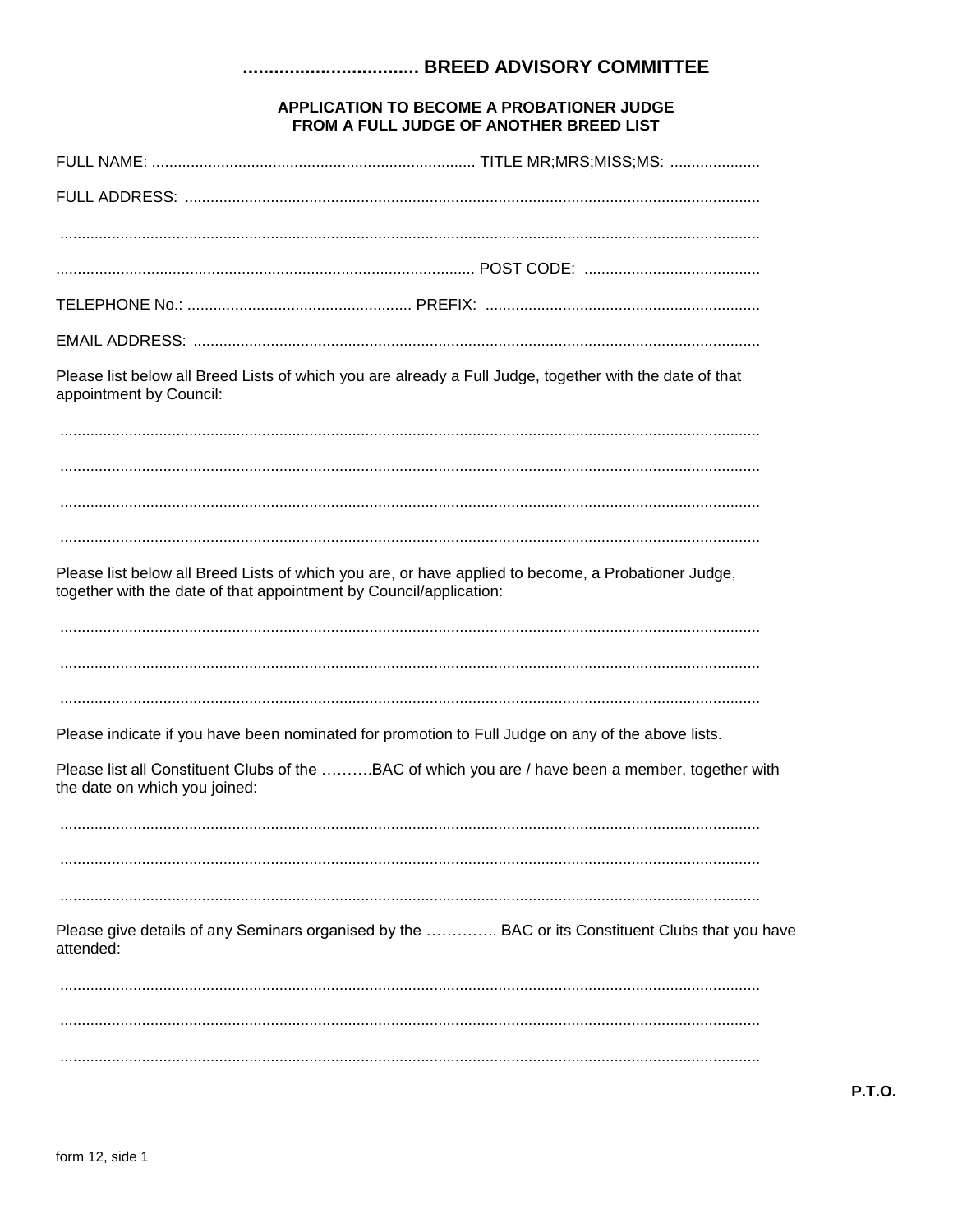Please give details of any involvement with …………..BAC breeds (stewarding, cats owned/bred, use of your stud, etc.):

**\*** I enclose reports on all cats of the …………………………..BAC Breed List that I have judged in miscellaneous classes during the past two years.

**\*** I have not judged any cats of the ……………………….BAC Breed List in miscellaneous classes during the past two years.

(**\*** please delete whichever is not applicable)

I agree to abide by the Philosophy & Principles, Rules and Constitution of the GCCF Judge Appointment Scheme as this applies to the …………. BREED ADVISORY COMMITTEE.

I understand that appointment as a Probationer Judge does not guarantee promotion to Full Judge

SIGNED: .............................................................................................. DATE: ........................................

#### **PLEASE RETURN THIS COMPLETED FORM, TOGETHER WITH THE FEE OF £30, TO THE ……………BAC SECRETARY:**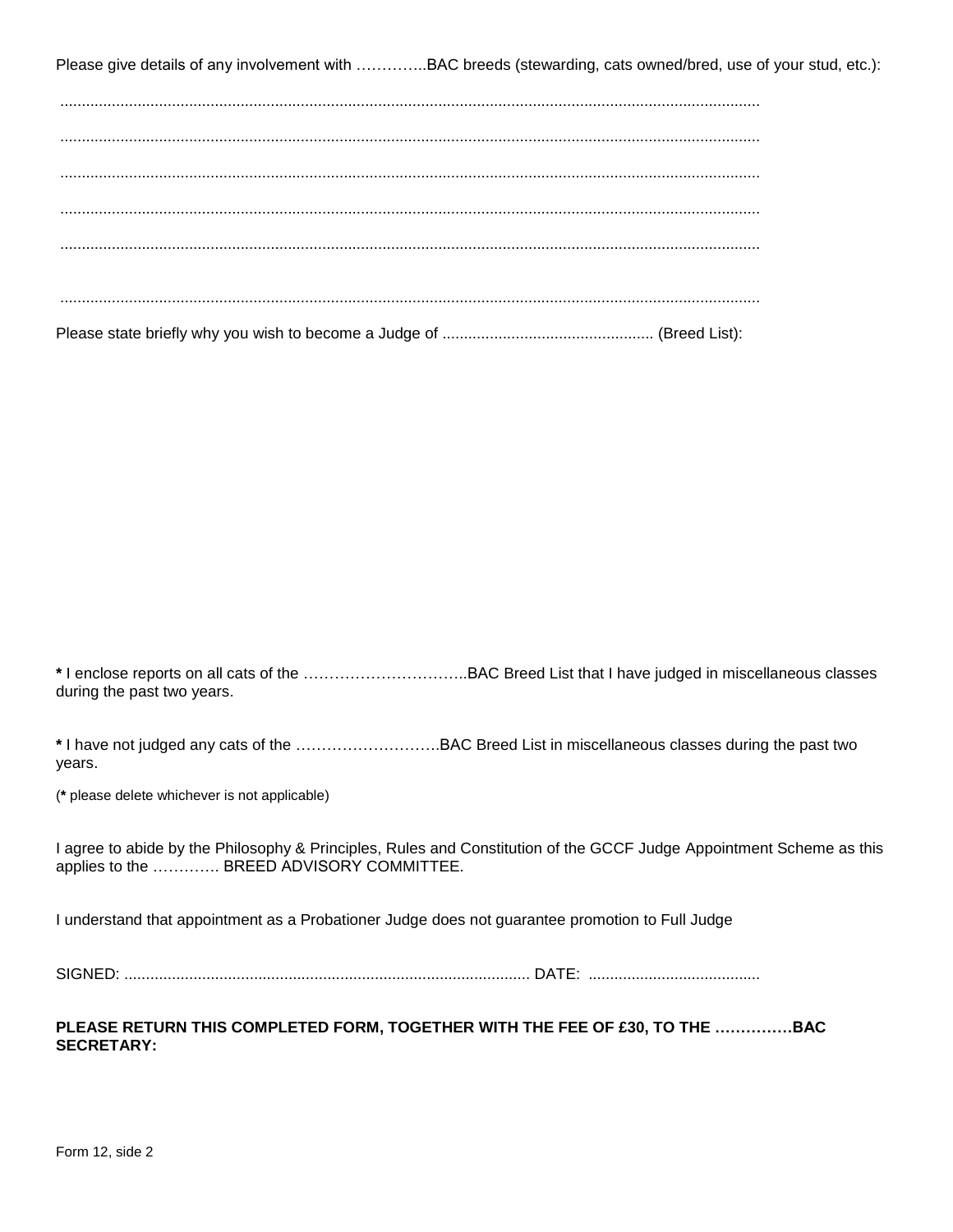# THE GOVERNING COUNCIL OF THE CAT FANCY

APPLICATION TO REGISTER INTO THE GCCF JUDGE APPOINTMENT SCHEME FROM A JUDGE FROM ANOTHER ORGANISATION

An applicant must have been appointed a Full Judge of the relevant breed(s) by another bona fide organisation.

A separate form must be completed for EACH Breed Advisory Committee to which application is to be made, either now or in the future.

| Please complete in block capitals or typing.                                                                                                                                                          |
|-------------------------------------------------------------------------------------------------------------------------------------------------------------------------------------------------------|
|                                                                                                                                                                                                       |
|                                                                                                                                                                                                       |
|                                                                                                                                                                                                       |
|                                                                                                                                                                                                       |
|                                                                                                                                                                                                       |
|                                                                                                                                                                                                       |
|                                                                                                                                                                                                       |
|                                                                                                                                                                                                       |
| Full title(s) of BAC(s) whose Judge Appointment Scheme(s) you wish to join:                                                                                                                           |
|                                                                                                                                                                                                       |
| To which Affiliated Breed Clubs that are members of the above named BAC(s) do you belong?                                                                                                             |
|                                                                                                                                                                                                       |
| Please list below all Breed Lists of which you are already a Full GCCF Judge, or are, or have applied to<br>become, a GCCF Probationer Judge, together with the date of that appointment/application: |
|                                                                                                                                                                                                       |
|                                                                                                                                                                                                       |
|                                                                                                                                                                                                       |
| <b>PTO</b>                                                                                                                                                                                            |

form 13, side 1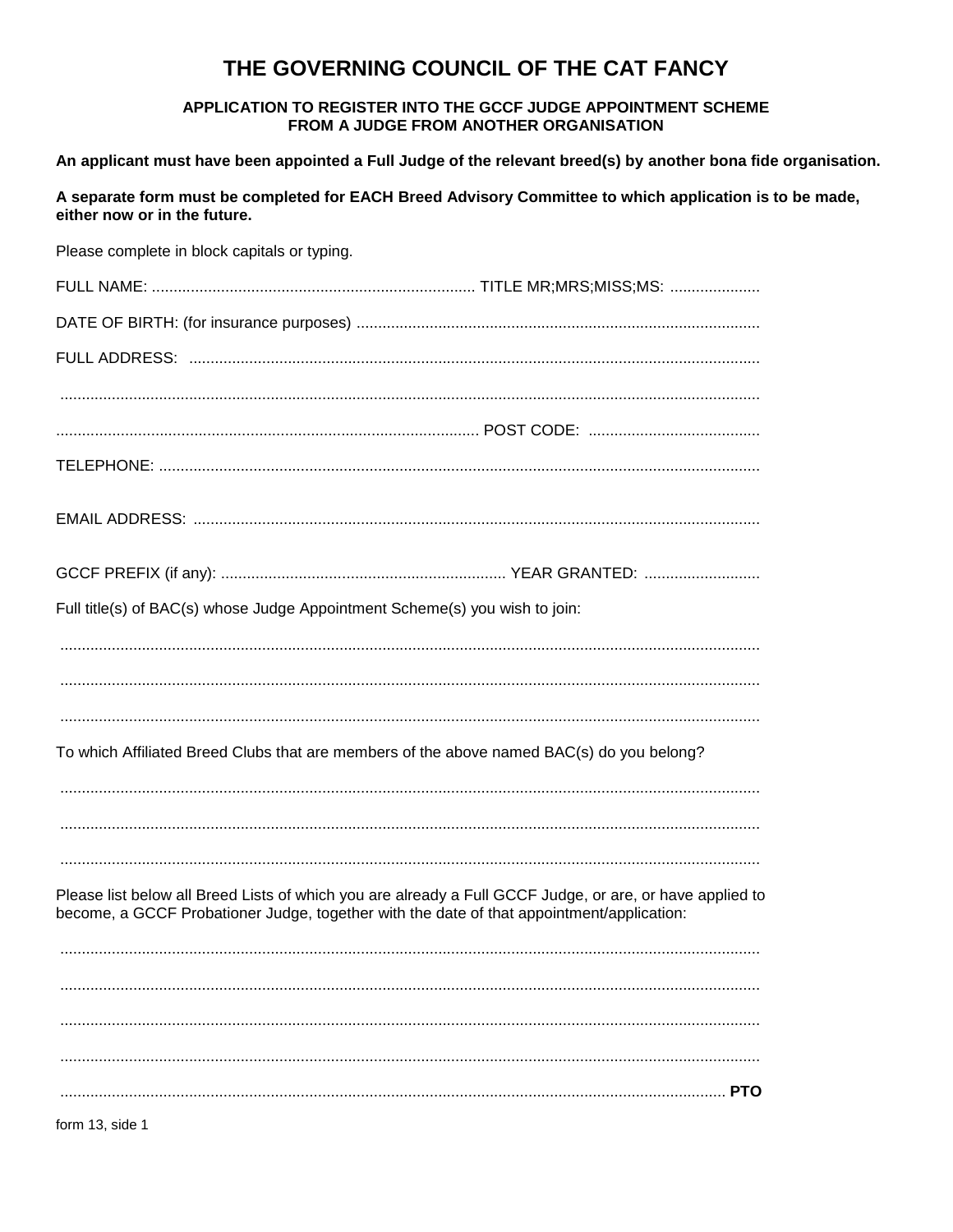Please list below all Breed Lists of which you are a Full Judge for another bona fide organisation, together with the name of the organisation:

...................................................................................................................................................................

...................................................................................................................................................................

...................................................................................................................................................................

...................................................................................................................................................................

...................................................................................................................................................................

**A copy of certificates or other official confirmation of qualification as a Judge of the relevant Breed List(s) from another bona fide organisation must be enclosed with this application.**

List below a sample of the most recent shows at which you have judged the ...............BAC's breed(s)

...................................................................................................................................................................

...................................................................................................................................................................

................................................................................................................................................................... ...................................................................................................................................................................

...................................................................................................................................................................

To the best of my knowledge the information given above is correct.

**SIGNED**: .......................................................................................... **DATE**: ............................................

## **PLEASE ENCLOSE A FEE OF £25 IF THIS IS YOUR FIRST APPLICATION**

From outside UK payable in sterling by bankers draft. No fee is required for subsequent applications

## **AND RETURN TO**:

GCCF, 5 Kings Business Park, The Drove, Bridgwater, Somerset, TA6 4AG, UK

On receipt of the fee the following information will be sent to you: GCCF Constitution GCCF Rules GCCF Standard of Points GCCF Guide to Breed Numbers GCCF Guidelines to Veterinary Defects GCCF Judge Appointment Scheme booklet List of Cat Clubs List of Breed Advisory Committees and their Secretaries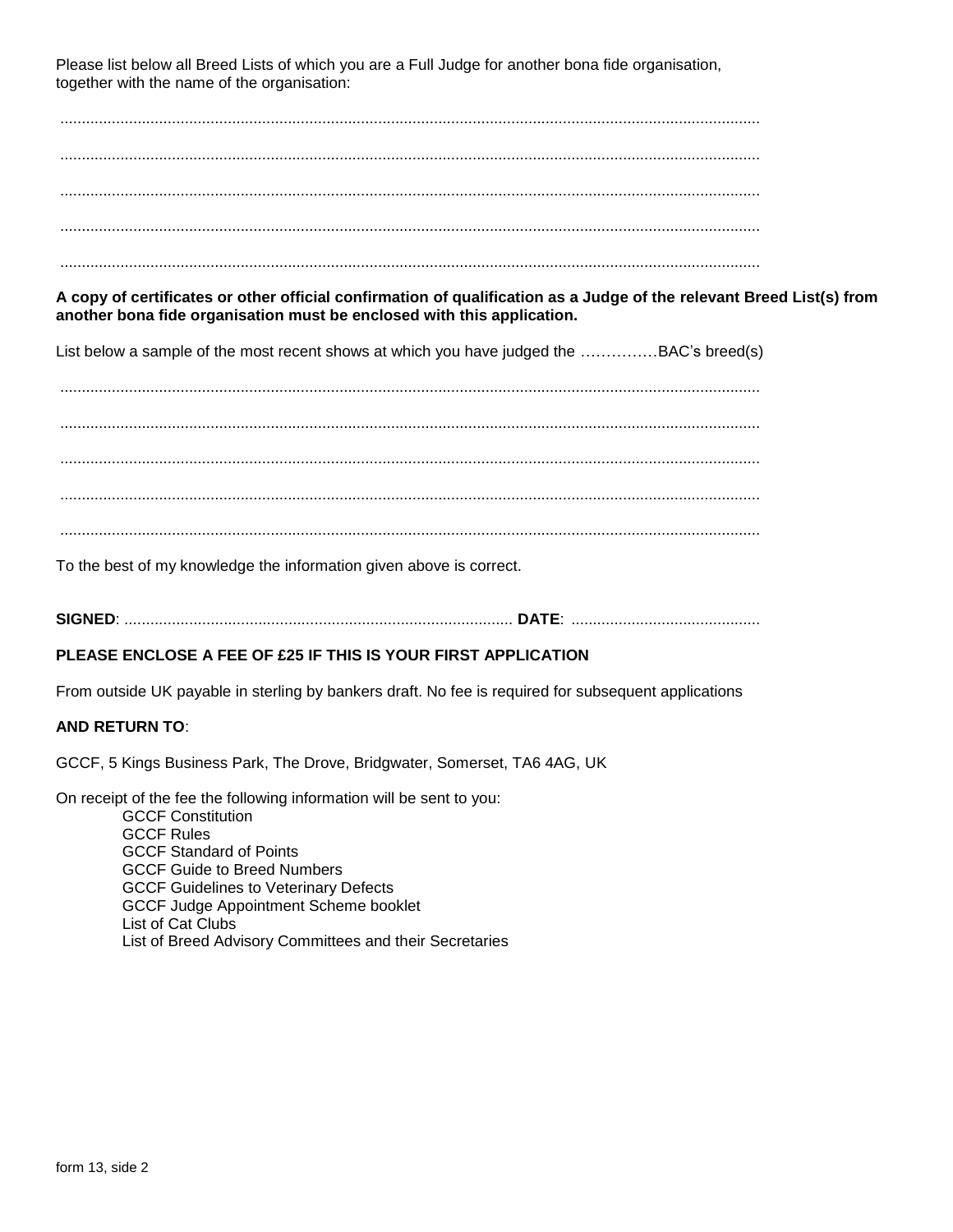## 

#### APPLICATION TO BECOME A PROBATIONER JUDGE FROM A FULL JUDGE FROM ANOTHER ORGANISATION

| Judge, together with the date of that appointment by Council/application:    | Please list below all Breed Lists of which you are, or have applied to become, a GCCF Probationer     |  |
|------------------------------------------------------------------------------|-------------------------------------------------------------------------------------------------------|--|
|                                                                              |                                                                                                       |  |
|                                                                              | Please indicate if you have been nominated for promotion to Full Judge on any of the above lists.     |  |
| date on which you joined:                                                    | Please list all Constituent Clubs of the BAC of which you are / have been a member, together with the |  |
|                                                                              |                                                                                                       |  |
| attended:                                                                    | Please give details of any Seminars organised by the BAC or its Constituent Clubs that you have       |  |
|                                                                              |                                                                                                       |  |
| together with the name of the organisation and the date of your appointment: | Please list below all Breed Lists of which you are a Full Judge for another bona fide organisation,   |  |
|                                                                              |                                                                                                       |  |
|                                                                              |                                                                                                       |  |
|                                                                              | . PTO                                                                                                 |  |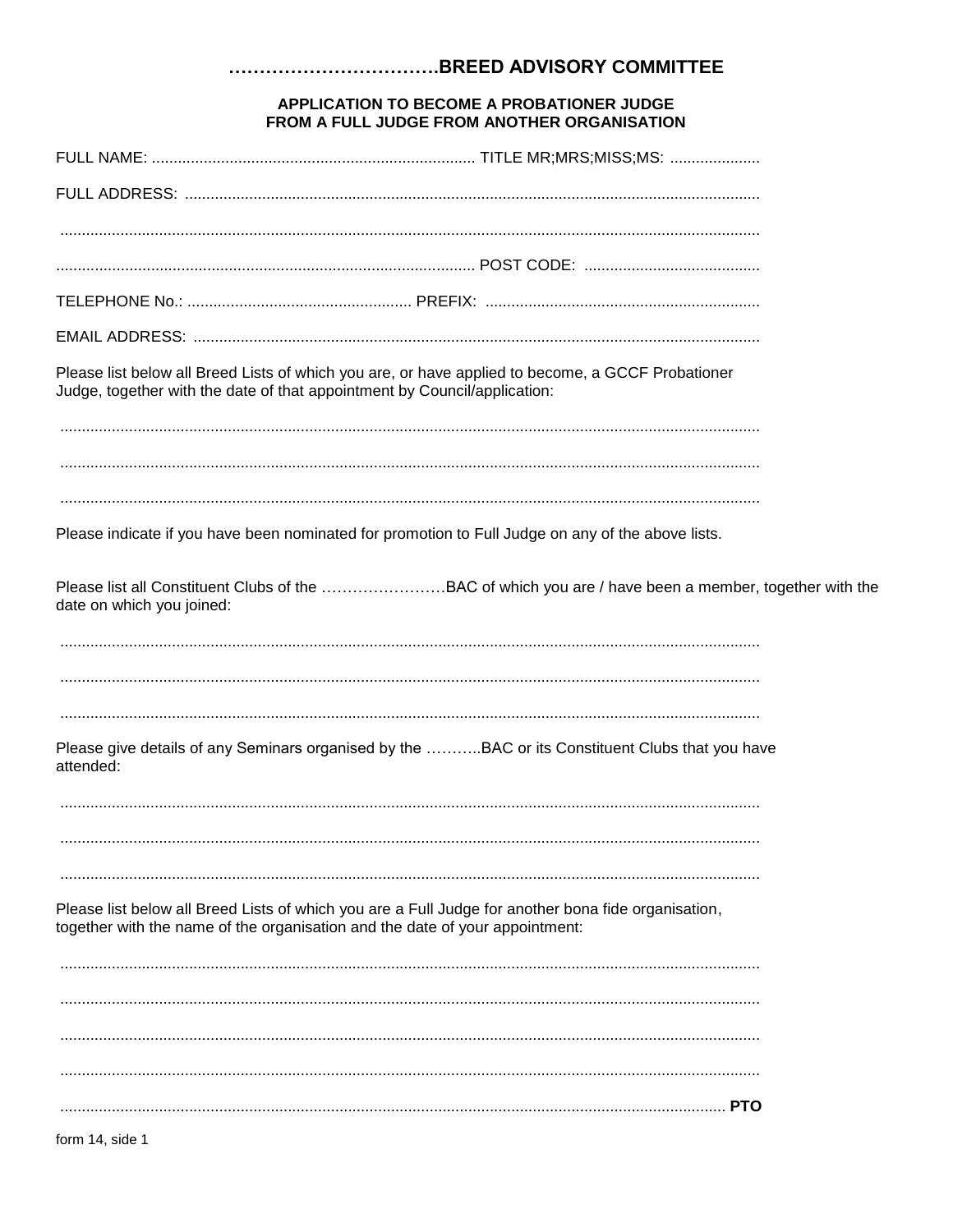Please list any breeds, colours or patterns of the ………….BAC Breed List which are not recognised by the organisation for which you are a Full Judge:

................................................................................................................................................................... ................................................................................................................................................................... ................................................................................................................................................................... ................................................................................................................................................................... Please give details of any other involvement with BAC breeds (cats owned/bred, use of stud etc.): ................................................................................................................................................................... ................................................................................................................................................................... ................................................................................................................................................................... Please state briefly why you wish to become a GCCF Judge of ……………………………..(Breed List)

**\*** I enclose reports on all cats of the .............BAC Breed List that I have judged during the past two years. **\*** I am unable to supply reports on cats of the ……….. BAC Breed List because the organisation(s) for which I have judged do not require written reports / do not supply judges with copies of their reports.

(**\*** please delete whichever is not applicable)

I agree to abide by the Philosophy & Principles, Rules and Constitution of the GCCF Judge Appointment Scheme as this applies to the ................BAC.

I understand that appointment as a Probationer Judge does not guarantee promotion to Full Judge

SIGNED: .............................................................................................. DATE: ..............................

#### **PLEASE RETURN THIS COMPLETED FORM, TOGETHER WITH THE FEE OF £30, TO THE ……………BAC SECRETARY**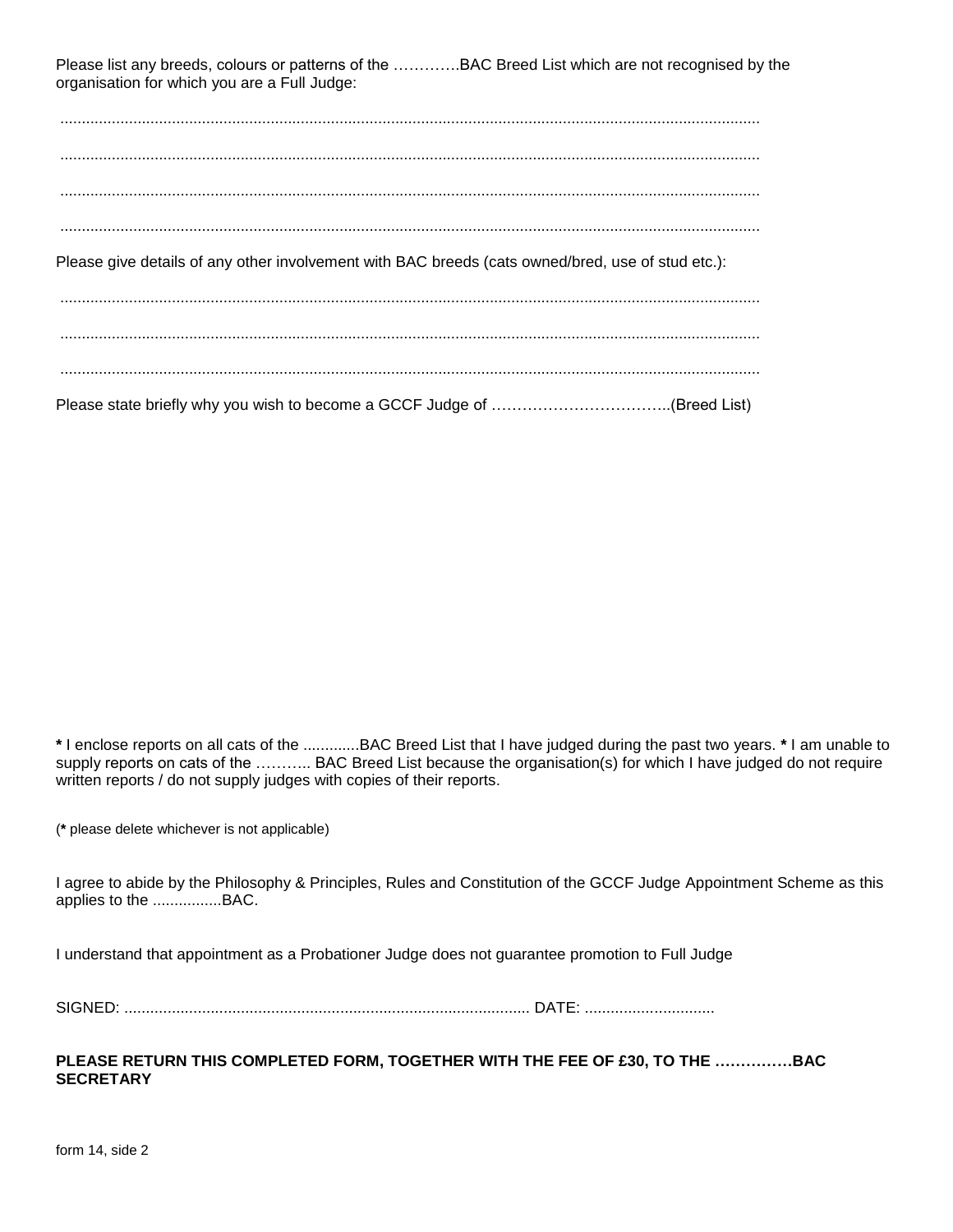## **......................................... BREED ADVISORY COMMITTEE**

## **GCCF JUDGE APPOINTMENT SCHEME TUTORIAL NOTIFICATION (SHOW)**

PROBATIONER JUDGE: ........................................ DATE OF APPOINTMENT: ....................................

NAME OF SHOW: ................................................................................ DATE: .......................................

**NB** The Probationer Judge must inform the Full Judge at the start of the Show that they are seeking a tutorial. They must also seek permission of the Full Judge before judging any of his/her classes.

OPEN KITTEN CLASS(ES) JUDGED AT CHAMPIONSHIP SHOW:

...................................................................................................................................................................

................................................................................ **No of cats, including additional cats....................** 

OPEN ADULT/NEUTER CLASS(ES) JUDGED IF NO KITTENS PRESENT IN SCHEDULED CLASS: (These are the Adult/Neuter class(es) matching the scheduled Open Kitten class(es) in which there were no entries present, and judged by the Full Judge conducting the Tutorial)

...................................................................................................................................................................

................................................................................ **No of cats, including additional cats....................**

OPEN ADULT/NEUTER CLASS(ES) or SINGLE BREED SPECIALIST CLUB CLASS(ES) JUDGED IF PROBATIONER JUDGE NOT SCHEDULED TO JUDGE OPEN CLASSES OF THE ……….BAC LIST: (These are either classes judged by the Full Judge conducting the Tutorial or single breed specialist Club classes judged by the Probationer Judge)

...................................................................................................................................................................

................................................................................ **No of cats, including additional cats....................**

OPEN ADULT/NEUTER CLASS(ES) JUDGED AT SANCTION/SPECIALIST EXEMPTION SHOW:

...................................................................................................................................................................

................................................................................ **No of cats, including additional cats.................... The Probationer Judge must complete this portion of the form and hand it to the Full Judge with a stamped addressed envelope addressed to the …………………………… BAC Secretary**

**ASPECTS COVERED BY TUTORIAL (It is important for this section of the notification to be completed)**

...................................................................................................................................................................

...................................................................................................................................................................

NB This form may only be completed during a judging engagement. For the tutorial to be valid, critiques of all cats in the classes listed above must be submitted by the Probationer Judge to the ……………………………BAC

NAME OF GCCF FULL JUDGE: ...............................................................................................................

I confirm that, after the Probationer Judge had completed the above class(es) and submitted the results slips to the table, we discussed the placings and critiques. The aspects covered in the Tutorial are listed above.

SIGNATURE OF FULL JUDGE: ............................................................. DATE: .....................................

**PLEASE RETURN THIS COMPLETED FORM TO ………………………………… THE BAC SECRETARY** form 15a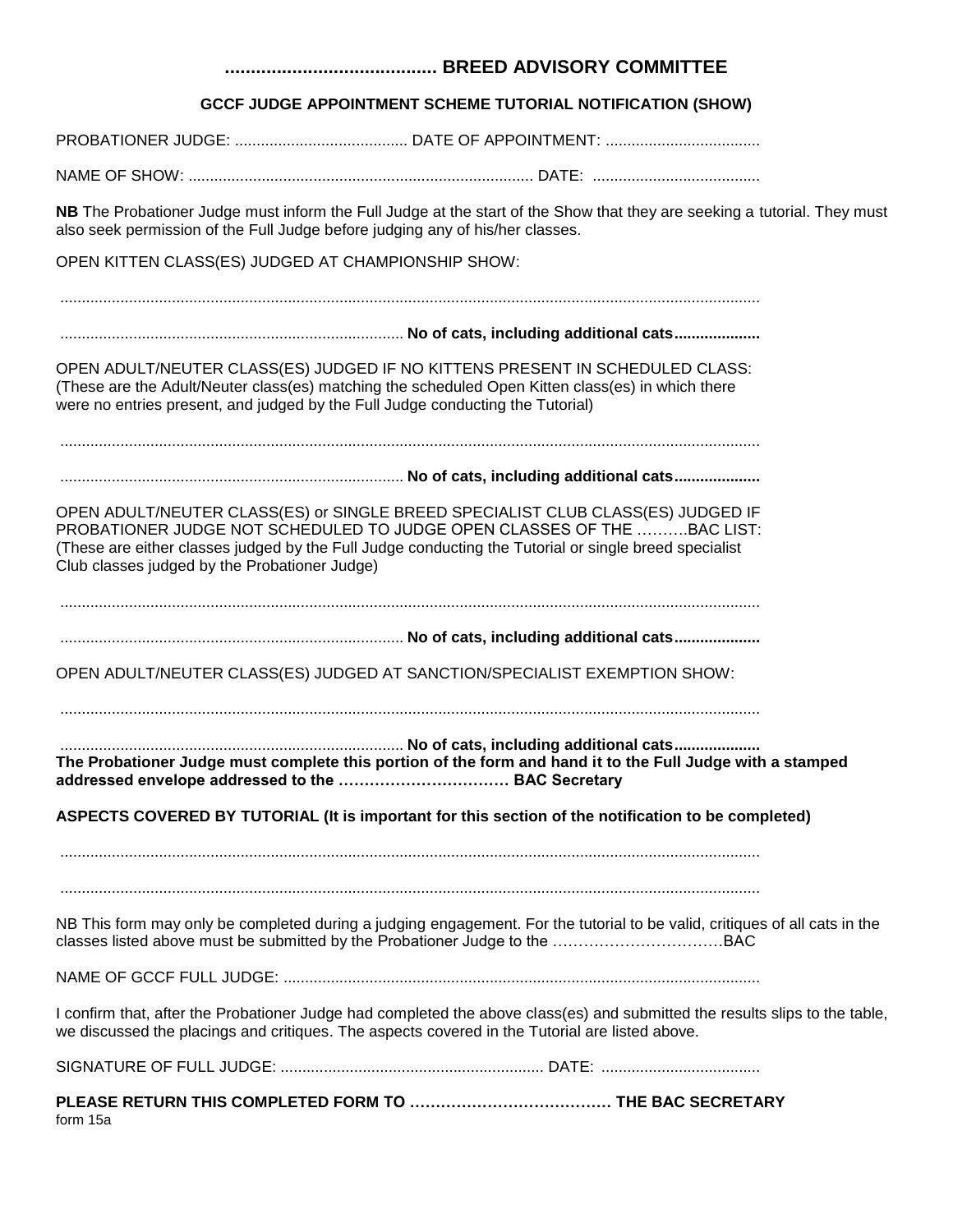## **......................................... BREED ADVISORY COMMITTEE**

### **GCCF JUDGE APPOINTMENT SCHEME TUTORIAL NOTIFICATION (BAC SEMINAR)**

PROBATIONER JUDGE: ........................................ DATE OF APPOINTMENT: ………………………………

SEMINAR PROGRAMME/THEME.......................................................................................... DATE: …………..

**NB** The Probationer Judge must inform the Seminar Organiser/BAC Secretary at the start of the Seminar that they are seeking a tutorial.

### **DESCRIPTION OF CATS AT THE SEMINAR OF THE RELEVANT BREED(S)/PATTERN(S)/COLOUR(S):**

.........................................................................................................................……………………………..

.............................................................................................................................................. ....................

NUMBER OF CATS SEEN………NUMBER OF KITTENS SEEN………NUMBER OF NEUTERS SEEN………

## **BRIEF DESCRIPTION (BY THE CANDIDATE) OF THE ASPECTS COVERED BY THE SEMINAR**

(Outline the opportunities provided to expand your knowledge of the breeds involved. Mention any Judging Guides; new pattern/colours seen; opportunities to handle the cats and discuss matters of interest etc. This may be done afterwards but before returning the completed form to the ………….. BAC Secretary within 28 days of the Seminar)

................................................................................................................................................................... .............................................................................................................................................. .................... ................................................................................................................................................................... ................................................................................................................................................................... ................................................................................................................................................................... ................................................................................................................................................................... ................................................................................................................................................................... ...................................................................................................................................................................

NAME OF SEMINAR ORGANISER/ BAC SECRETARY PRESENT : .....................................................

I confirm that the Probationer Judge ………………………………………….. attended the above Seminar and was present for the full programme of events as described above.

SIGNATURE OF SEMINAR ORGANISER/BAC SECRETARY PRESENT: .............................................................

DATE ……………………………..……….

The Probationer Judge must complete this form and ensure that it is signed by the Seminar Organiser/BAC Secretary present on the day before forwarding it to the BAC Secretary.

**PLEASE RETURN THIS COMPLETED FORM TO THE ………………………………… BAC SECRETARY**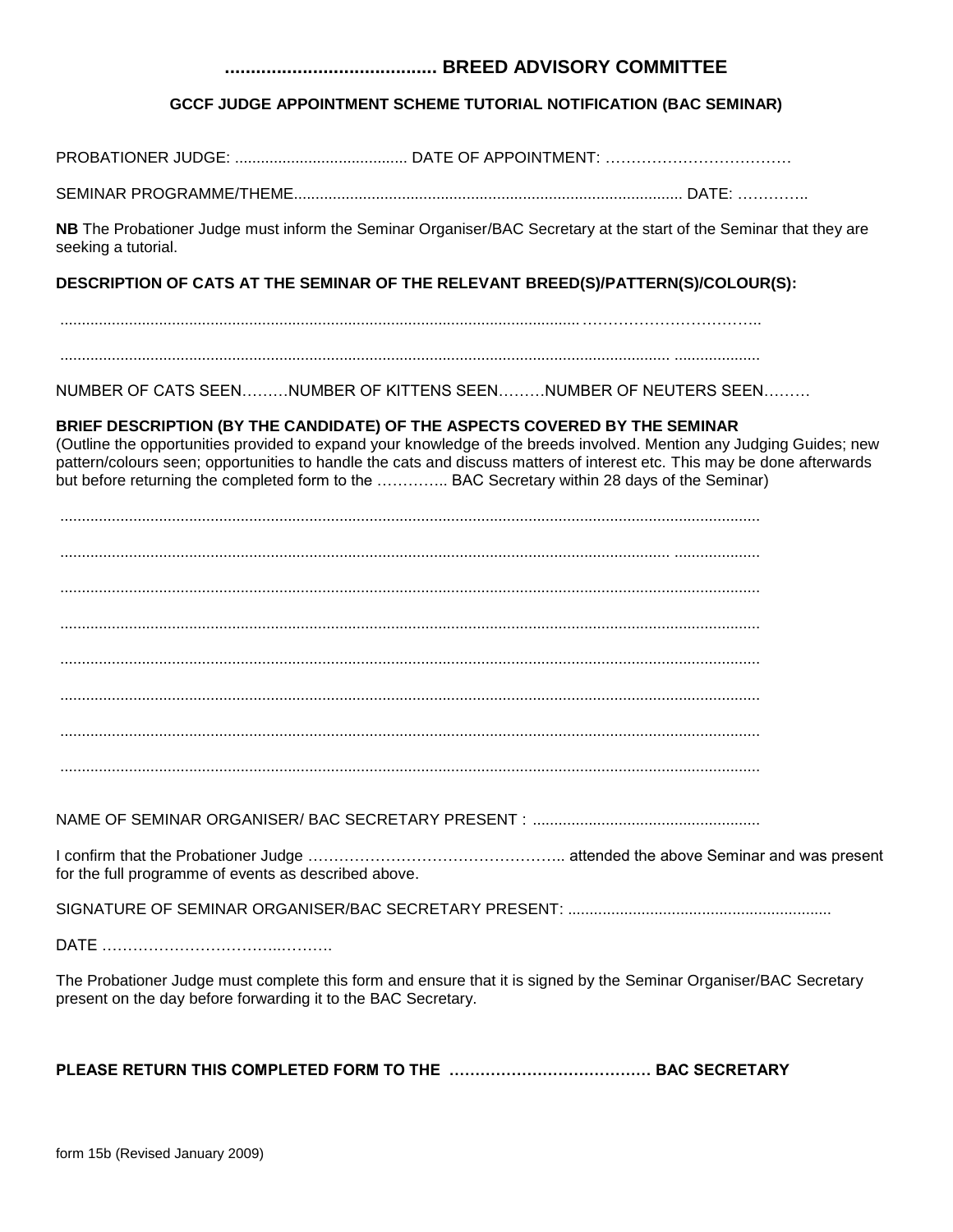## **..............................BREED ADVISORY COMMITTEE**

### **VETERINARY ASSESSMENT OF PROBATIONER JUDGE**

(This form will be used for assessment purposes and will be discussed by both the BAC and the relevant Club Committees. It will also be copied to the candidate.)

PROBATIONER JUDGE: ..........................................................................................................................

NAME OF SHOW/SEMINAR: ................................................................ DATE: ......................................

NAME OF VETERINARY SURGEON: .....................................................................................................

The Probationer Judge must complete this portion of the form and hand it to the Veterinary Surgeon, with a stamped envelope addressed to the ………………………..BAC Secretary.

To be completed by the Veterinary Surgeon and returned to the ……………………BAC Secretary in the envelope provided by the Probationer Judge.

| Please tick 1st or 2nd<br>column. If latter, comment<br>in 3rd | No further<br>tuition<br>required | Further<br>tuition<br>required | Areas for development<br>(complete if further tuition required) |
|----------------------------------------------------------------|-----------------------------------|--------------------------------|-----------------------------------------------------------------|
| Knowledge of List<br>of Defects                                |                                   |                                |                                                                 |
| Examination<br>Technique                                       |                                   |                                |                                                                 |
| Detection<br>of Defects                                        |                                   |                                |                                                                 |
| Evaluation<br>of Defects                                       |                                   |                                |                                                                 |

Further information **is welcomed:**

**PLEASE RETURN THIS COMPLETED FORM TO THE PLEASE RETURN THIS COMPLETED FORM TO THE …………………….BAC SECRETARY:** 

form 16a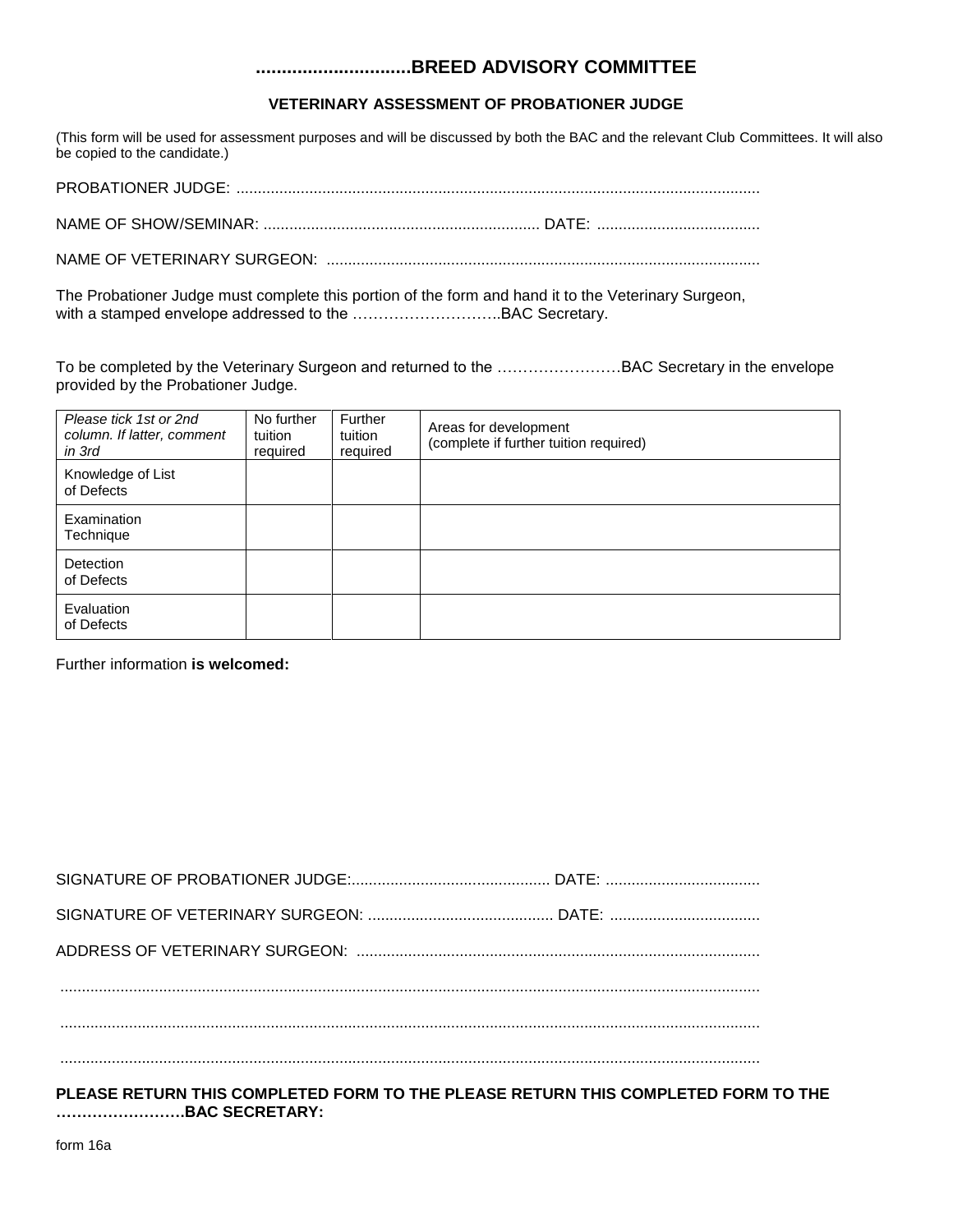## **................................... BREED ADVISORY COMMITTEE**

#### **ASSESSMENT OF PROBATIONER JUDGE**

(This form will be used for assessment purposes **for the BAC to ascertain whether the candidate is ready for promotion** and will be discussed by both the BAC and the relevant Club Committees. It will also be copied to the candidate.)

Please tell the Judge at the start of the Show that you would like this certificate completed

PROBATIONER JUDGE: …………………………………………………DATE OF APPOINTMENT………………….

NAME OF SHOW: ....................................................................................................... DATE: ………………

NAME OF GCCF FULL JUDGE ON ……………… BAC LIST: ...............................................................

The Probationer Judge must complete this portion of the form and hand it to the Full Judge, **together** with **the pen numbers and placings of the cat(s) judged for assessment and a** stamped envelope addressed to the …………. BAC Secretary.

To be completed by the Full Judge and returned to the ……….. BAC Secretary in the envelope provided by the Probationer Judge.

The Probationer Judge's **written** critiques of the cat**(s)** judged for the assessment **(maximum of five)** must **have been received by the Full Judge within 5 days of the Assessment and** be enclosed with this form.

The Full Judge may also enclose his/her own notes on these exhibits if he/she so wishes.

| Please tick 1st or<br>2nd column. If latter,<br>comment in 3rd | No further<br>experience<br>required | <b>Further</b><br>experience<br>required | Areas for development<br>(complete if further experience required)<br>(cont. overleaf if required) |
|----------------------------------------------------------------|--------------------------------------|------------------------------------------|----------------------------------------------------------------------------------------------------|
| Handling of<br><b>Exhibits</b>                                 |                                      |                                          |                                                                                                    |
| Knowledge of SOP                                               |                                      |                                          |                                                                                                    |
| Perception of Type                                             |                                      |                                          |                                                                                                    |
| Perception of Coat<br>Length/Texture                           |                                      |                                          |                                                                                                    |
| Perception of Colour                                           |                                      |                                          |                                                                                                    |
| Perception of Pattern<br>(where applicable)                    |                                      |                                          |                                                                                                    |
| Ability to place<br>exhibit(s)*                                |                                      |                                          |                                                                                                    |

Further information **is welcomed**:

(continue overleaf if required)

SIGNATURE OF FULL JUDGE: ............................................................. DATE: .....................................

#### **PLEASE RETURN THIS COMPLETED FORM TO THE …………………BAC SECRETARY**

**\*If, in the case of a minority breed, there was just one exhibit to assess, please indicate whether the candidate was correct in their decision to give or withhold the certificate/BOB**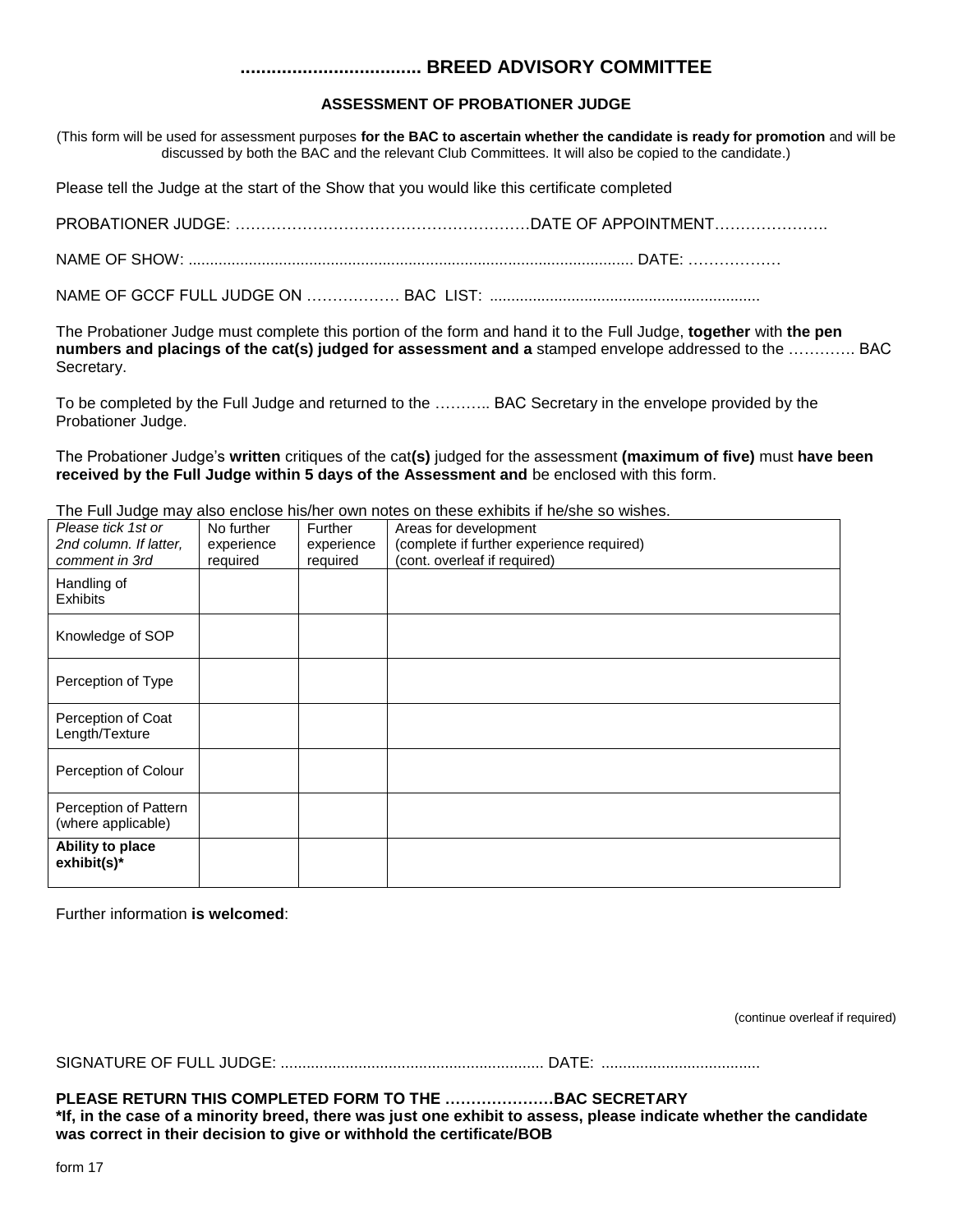## 

## APPLICATION FOR CONSIDERATION FOR PROMOTION TO FULL JUDGE

|                                                           |                                                                                | DATE OF APPOINTMENT AS A PROBATIONER JUDGE OF  BREED LIST:                  |
|-----------------------------------------------------------|--------------------------------------------------------------------------------|-----------------------------------------------------------------------------|
|                                                           | I have completed the judging requirements laid down in Rule 24 or Rule 25.     |                                                                             |
| The following Tutorial Notifications have been submitted: |                                                                                |                                                                             |
|                                                           |                                                                                | SHOW:  DATE:  JUDGE:  BREED:                                                |
|                                                           |                                                                                | SHOW:  DATE:  JUDGE:  BREED:                                                |
|                                                           |                                                                                | SHOW:  DATE:  JUDGE:  BREED:                                                |
|                                                           |                                                                                | SHOW:  DATE:  JUDGE:  BREED:                                                |
|                                                           |                                                                                | SHOW:  DATE:  JUDGE:  BREED:                                                |
|                                                           |                                                                                | SHOW:  DATE:  JUDGE:  BREED:                                                |
|                                                           |                                                                                | SHOW:  DATE:  JUDGE:  BREED:                                                |
|                                                           |                                                                                | SHOW:  DATE:  JUDGE:  BREED:                                                |
|                                                           |                                                                                | SHOW:  DATE:  JUDGE:  BREED:                                                |
|                                                           |                                                                                | SHOW:  DATE:  JUDGE:  BREED:                                                |
|                                                           |                                                                                |                                                                             |
| I have completed a Veterinary Assessment:                 |                                                                                |                                                                             |
|                                                           |                                                                                |                                                                             |
|                                                           |                                                                                | I have completed these Assessments by Full GCCF Judges on the BAC List:     |
|                                                           |                                                                                |                                                                             |
|                                                           |                                                                                |                                                                             |
|                                                           |                                                                                |                                                                             |
|                                                           |                                                                                |                                                                             |
|                                                           |                                                                                |                                                                             |
|                                                           |                                                                                |                                                                             |
|                                                           | I wish to be considered by the BAC for nomination for promotion to Full Judge. |                                                                             |
|                                                           |                                                                                |                                                                             |
|                                                           |                                                                                | PLEASE RETURN THIS COMPLETED FORM, TOGETHER WITH THE FEE OF £30, TO THE BAC |

**SECRETARY:** Form 18